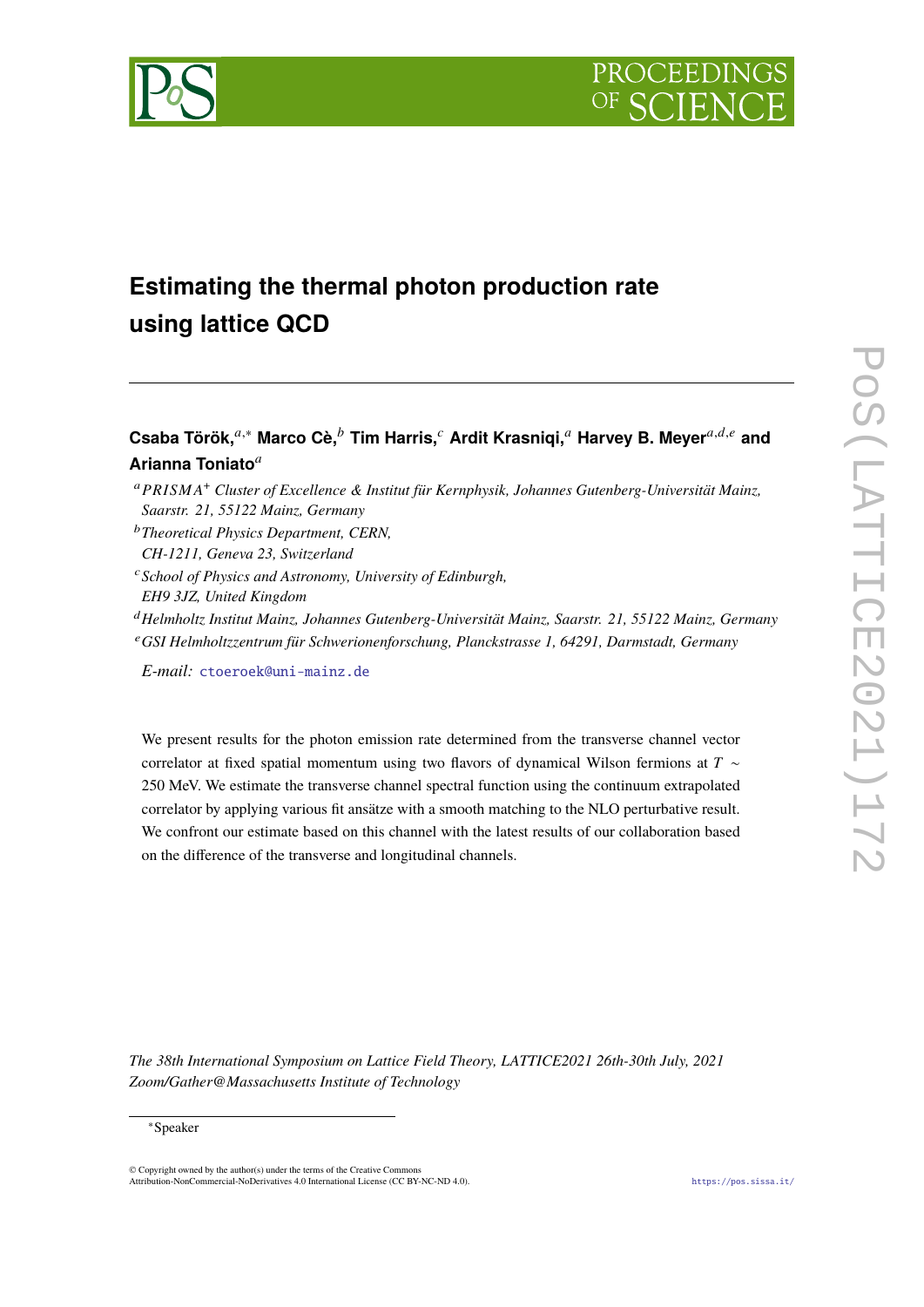# **1. Introduction**

Characterizing the properties of the quark-gluon plasma (QGP) is an ongoing effort both experimentally and theoretically. From the experimental side, electromagnetic radiation has been considered as a clean probe of the QGP, because the interaction between the plasma and the photons is very weak due to the colorless nature of the latter. However, experimental difficulties arise because the photons and dileptons can be created via different mechanisms during the entire time evolution of an ultrarelativistic heavy ion collision and unravelling the different contributions is challenging. The largest contribution to the signal is coming from decay photons, i.e. from the decay of the final state hadrons. This contribution is subtracted from the total signal, and what remains is called the direct photons. A more detailed overview about the experimental situation can be found in Refs. [\[1,](#page-7-0) [2\]](#page-7-1).

In Ref. [\[2\]](#page-7-1), moreover, an unresolved discrepancy between the measured direct photon yield of the PHENIX collaboration (at BNL) [\[3\]](#page-7-2) and the theoretical result is discussed. Results for the direct photon yield from two other collaborations have appeared since then, the data from the ALICE collaboration (at CERN)  $[4]$  – using a different experimental setup – are also somewhat larger than the theoretical result, but the results of the STAR collaboration [\[5\]](#page-7-4) (also at BNL) are in good agreement with the theory. The various discrepancies (between the results reported by STAR and PHENIX or between PHENIX and theory) have not been resolved yet.

It is worth mentioning that the direct photon excess is in the transverse momentum range where the dominant contribution to direct photons comes from thermal photons, which are originating from the QGP and have a transverse momentum about a few hundred MeV - few GeV typically. The theoretical thermal photon yield used for comparison has been obtained assuming a weakly coupled plasma and a time evolution described by relativistic hydrodynamics. Basically, the thermal photon contribution is calculated by integrating the thermal photon rate over the entire spacetime volume.

In this contribution, we present an estimate of the thermal photon production rate using the transverse channel Euclidean correlator which has not been investigated yet on the lattice at finite temperature in this context.

The thermal photon rate can be expressed in terms of the vector channel spectral function,  $\rho_V = -\rho_\mu^\mu$ , as

<span id="page-1-0"></span>
$$
\frac{d\Gamma_{\gamma}(k)}{d^3k} = \frac{\alpha_{\rm em}}{\pi^2} \frac{\rho_V(\omega = k, k)}{4k} \frac{1}{e^{k/T} - 1} + O(\alpha_{\rm em}^2). \tag{1}
$$

The spectral function of the electromagnetic current is defined as

$$
\rho_{\mu\nu}(\omega, \mathbf{k}) = \int d^4x \, e^{i(\omega t - \mathbf{k}\mathbf{x})} \langle [J_{\mu}^{\text{em}}(x), J_{\nu}^{\text{em}}(0)^{\dagger}]\rangle. \tag{2}
$$

In Ref. [\[6\]](#page-7-5), the following combination of the transverse and the longitudinal channel has been put forward

$$
\rho(\omega, k, \lambda) \equiv \left(\delta_{ij} - \frac{k_i k_j}{k^2}\right) \rho_{ij} + \lambda \left(\frac{k_i k_j}{k^2} \rho_{ij} - \rho_{00}\right) = 2\rho_T + \lambda \rho_L.
$$
\n(3)

When  $\lambda = 1$ , this combination is identical to the vector channel spectral function. Choosing  $\lambda = -2$ , this combination gives the difference between the transverse and longitudinal channels,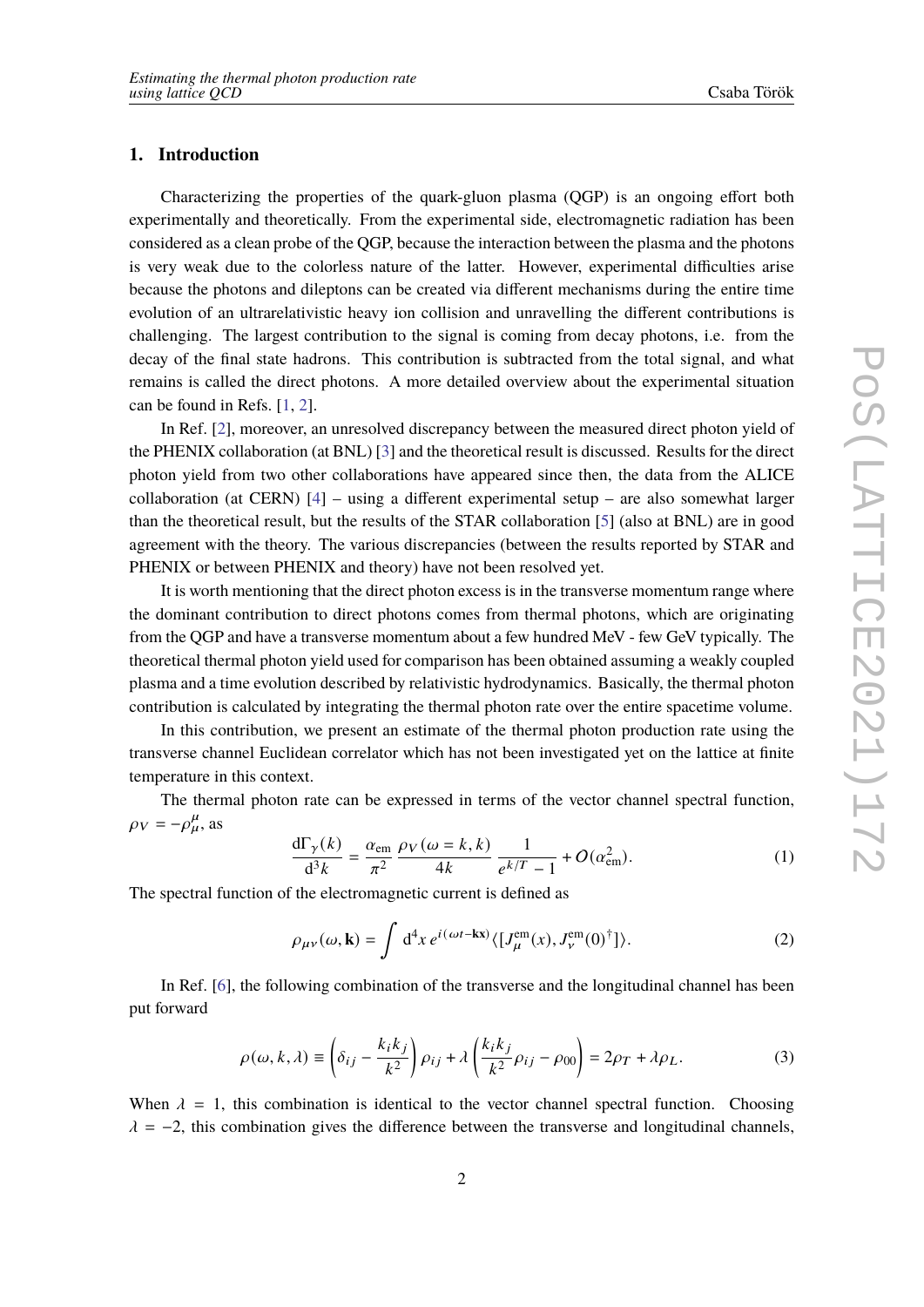which has been investigated in Refs. [\[6](#page-7-5)[–8\]](#page-7-6). When  $\lambda = 0$ , the longitudinal contribution vanishes, and  $\rho(\omega, k, \lambda)$  is identical to (two times) the transverse channel contribution. These various channels, especially the ones corresponding to  $\lambda = -2$  and  $\lambda = 0$  have various advantageous properties [\[6\]](#page-7-5) which may help in overcoming the spectral reconstruction problem. As regards the thermal photon emission rate, due to the Ward-identity  $\omega^2 \rho_{00}(\omega, k) = k_i k_j \rho_{ij}(\omega, k)$ , the above defined combination,  $\rho(\omega, k, \lambda)$ , is independent of  $\lambda$  at light-like kinematics, therefore one may substitute  $\rho_V$  in Eq. [\(1\)](#page-1-0) by  $\rho(\omega = k, k, \lambda)$  using an arbitrary value of  $\lambda$ . In this contribution, we present results using the transverse channel, i.e. using  $\lambda = 0$ .

#### **2. Continuum extrapolation**

We have generated four ensembles at the same temperature, about  $T = 250$  MeV in the high temperature phase. We use  $N_f = 2$  clover-improved dynamical Wilson fermions and the Wilson gauge action. The pion mass is around  $m_{\pi} \approx 270$  MeV, and the lattice spacings are in the range of 0.033...0.066 fm. Instead of the electromagnetic current, we use the isovector vector current, which amounts to neglecting the disconnected contributions [\[8\]](#page-7-6). We measured the Euclidean correlators using both the local and the conserved discretizations for the currents both at source and sink, resulting in four different discretizations of the correlator. We normalized the correlators by the static susceptibility to avoid the need of renormalization. The two mixed discretizations are not independent, they can be transformed into each other using time reflections. Therefore, these have been averaged appropriately, resulting in a total of three different discretizations.

These discretized correlators then have been used to perform a simultaneous continuum extrapolation. More precisely, we carried out fits also by using only a single discretization as well as using multiple discretizations simultaneously and built histograms using the Akaike Information Criterion (AIC) weights of each fit. We also implemented multiplicative tree-level improvement of the lattice data, and carried out fits using the improved data as well. The median of the resulting histogram has been used as the continuum limit value in the later stages of the analysis.

## **3. Reconstruction by fitting and matching to perturbation theory**

In this section, we introduce the strategy we followed for obtaining spectral information from the Euclidean correlator. The spectral decomposition formula,

$$
G_{\mu\nu}(x_0, k) = \int_0^\infty \frac{d\omega}{2\pi} \frac{\cosh[\omega(\beta/2 - x_0)]}{\sinh(\omega\beta/2)} \rho_{\mu\nu}(\omega, k)
$$
(4)

relates the Euclidean correlator,  $G_{\mu\nu}(x_0, k)$ , measured on the lattice to our objective, the spectral function. Inverting this relation to calculate  $\rho_{\mu\nu}$  is a notoriously difficult, ill-posed problem. The method, with which we approached the question of extracting valuable information from the correlator was motivated by the analysis presented in Ref. [\[9\]](#page-7-7). There, the authors exploited perturbation theory results in the high-frequency regime and also to slightly constrain the fit ansätze for the infrared regime. We also assume the validity of perturbation theory in the UV regime down to a chosen value of frequency,  $\omega_0$ , which is called the matching frequency, and use the perturbative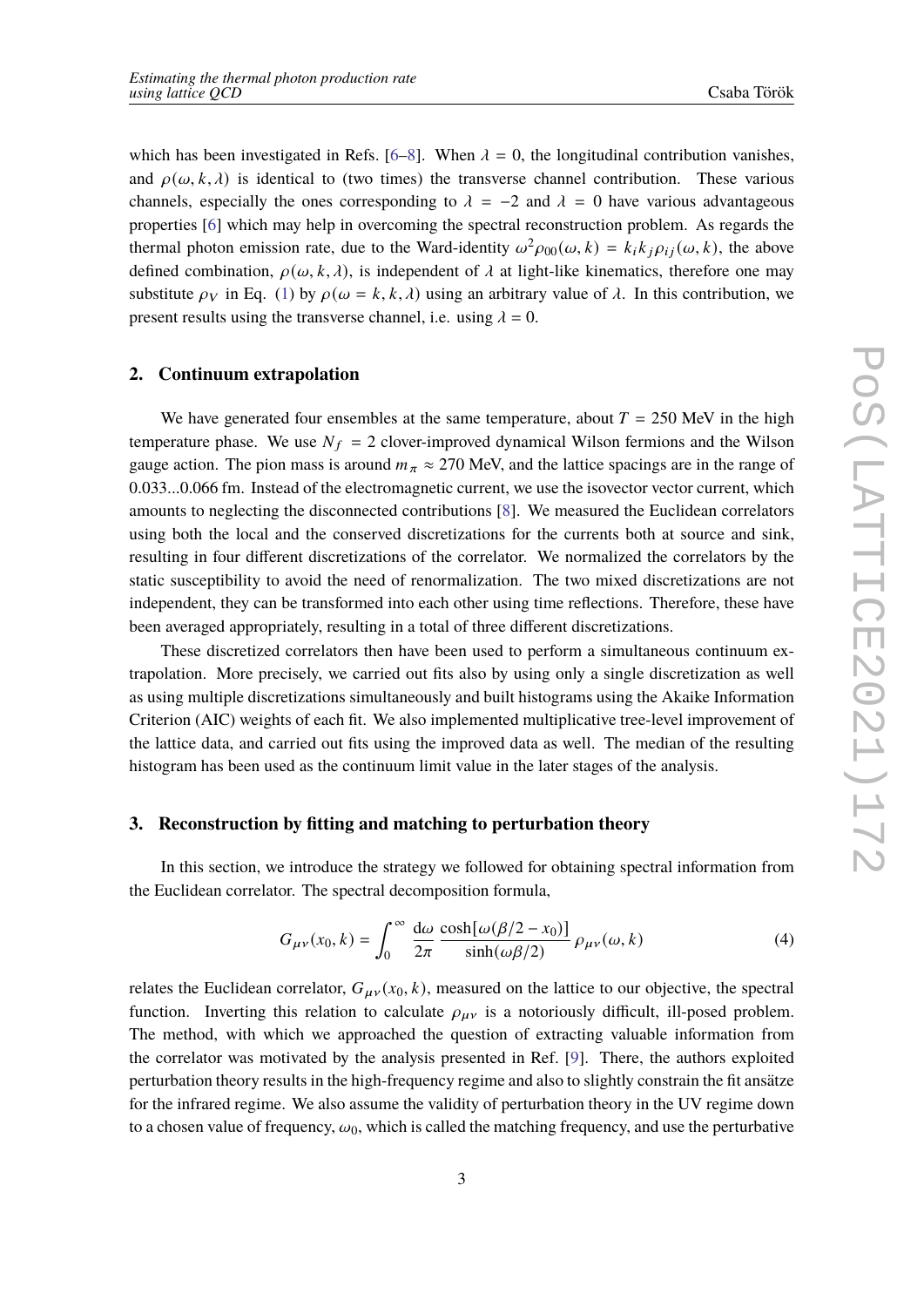spectral function in the large  $\omega$  regime. For the infrared part, we use various fit ansätze,  $\rho_{\text{fit}}(\omega)$ . The full expression for the spectral function takes the form

$$
\rho(\omega) = \rho_{\text{fit}}(\omega)(1 - \Theta(\omega, \omega_0, \Delta)) + \rho_{\text{pert}}(\omega)\Theta(\omega, \omega_0, \Delta). \tag{5}
$$

To connect the IR and UV regimes smoothly, we use a smoothed Heaviside-function,

$$
\Theta(\omega, \omega_0, \Delta) = (1 + \tanh[(\omega - \omega_0)/\Delta])/2.
$$
\n(6)

For the perturbative part, we use the recent NLO calculation [\[10\]](#page-7-8) complemented by the Landau-Pomeranchuk-Migdal resummation (LPM) [\[11,](#page-7-9) [12\]](#page-7-10) to cure the singularity at the light-cone,

$$
\rho_{\text{pert}}(\omega) = \rho_{\text{NLO}}(\omega) + \rho_{\text{LPM}}(\omega). \tag{7}
$$

Concerning the fit functions for the IR part, we chose simple odd polynomial functional forms as well as a piecewise polynomial ansatz. The latter has been motivated by the IR behavior of  $\rho_{\text{pert}}(\omega)$ and consists of two odd polynomials, one for  $\omega < k$  and another for  $\omega > k$ . These are matched continuously at the light-cone. The fit parameters have been determined by  $\chi^2$ -minimization. For the fit procedure, in order to avoid singular behavior, we regularized the covariance matrix by multiplying the off-diagonal elements by 0.95. The  $\chi^2$ -minimization have been performed for each jackknife sample of the continuum correlator to estimate the statistical error.

#### **4. Mock analysis**

We have performed some mock tests using the perturbative spectral function,  $\rho_{\text{pert}}$  as well as the spectral function of the  $N = 4$  super Yang-Mills theory [\[17\]](#page-8-0) as input, mock spectral functions. In these mock analyses we used a covariance matrix which has been rescaled from the continuum covariance matrix in such a way that the relative errors of the mock data are the same as those of the real lattice data. This rescaled covariance matrix has not only been used for the  $\chi^2$ -minimization, but also for the mock data generation. With these mock analyses, we tested whether using a polynomial or a piecewise polynomial ansatz can describe the input spectral functions well. Representative examples of these mock tests are illustrated in Figure [1.](#page-3-0)

<span id="page-3-0"></span>

**Figure 1:** Mock test results for the momentum  $k/T = \pi$  using the perturbative spectral function as input (left) or the spectral function of the  $N = 4$  super Yang-Mills theory (right).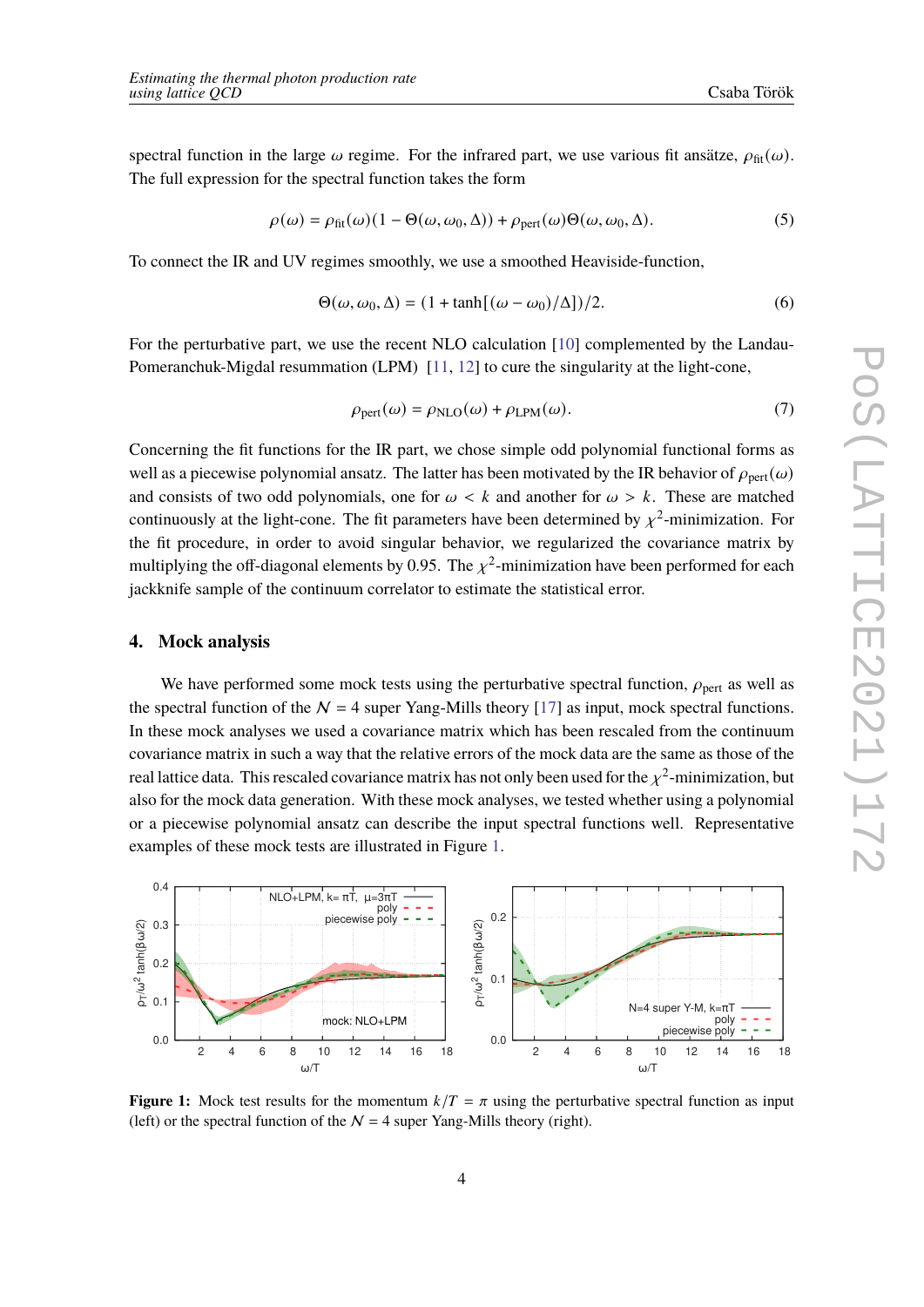As one can observe in Figure [1,](#page-3-0) the piecewise polynomial ansatz performs well in the case of the NLO+LPM spectral function, but it underestimates the true value of the spectral function in the case of the  $N = 4$  super Yang-Mills theory, although the statistical errors are large in that case. The polynomial ansatz also returns spectral functions which are in the same ballpark as the input one, although it cannot describe well the dip at the light-cone in the case of the perturbative spectral function (Figure [1,](#page-3-0) left panel). There, at  $\omega = k$ , it significantly overestimates the true value.

#### **5. Results from the lattice**

When applying these fit ansätze for the real continuum extrapolated lattice data, we made several variations of the parameters that may influence the outcome of the  $\chi^2$ -minimization. Regarding the perturbative input, we used two different renormalization scales,  $\mu = 2\pi T$  and  $\mu = 3\pi T$ . The perturbative static susceptibility has been calculated according to the formulae in Ref. [\[13\]](#page-7-11). For an unknown non-perturbative coefficient in the corresponding expression, we chose three values, one which has been originally estimated in Ref. [\[13\]](#page-7-11) and two other values which differ by around 20% from this. We used two different matching frequencies,  $\omega_0/T = 10$  and 12. For the width of the matching window,  $\Theta(\omega, \omega_0, \Delta)$ , we used three values,  $\Delta/T = 1.6, 2.0$  and 2.4. We used either two or three fit parameters, because we observed that allowing for more fit parameters would result in overfitting in some cases. The total number of available correlator data points was 9, but we also performed  $\chi^2$ -minimization using only 8, 7 or 6 points.

The largest systematic uncertainty we observed was due to the different fit forms. A particular issue that arose when using the piecewise polynomial ansatz is that we observed fits with acceptable  $\chi^2/N_{\rm dof}$  values (also with acceptable p-values) which have either a maximum or a minimum at the light-cone (Figure [2,](#page-5-0) left). Fit results with local maximum at the light-cone were more frequent when we allowed three free parameters for the fit, but some fits with two parameters also produced similar results. After assigning AIC weights to the various fits, we built a histogram for the effective diffusion constant,

$$
D_{\text{eff}}(k) = \frac{\rho(\omega = k, k, \lambda)}{4k} \frac{1}{\chi_s},\tag{8}
$$

which is the only non-kinematical factor in the expression of the thermal photon rate (c.f. Eq. [\(1\)](#page-1-0)). Here,  $\chi_s = G_{00}(x_0, 0)/T$  is the static susceptibility, for which we used  $\chi_s/T^2 = 0.880(9)_{\text{stat}}(8)_{\text{sys}}$  [\[8\]](#page-7-6). A histogram of the fit results for a particular momentum,  $k/T = \pi$ , can be seen in the right panel of Figure [2.](#page-5-0) Due to the large systematic uncertainty originating from the ambiguity of the fit function, however, the histogram method for estimating the errors of the effective diffusion constant is not applicable. The systematic uncertainty can be estimated roughly as the difference between the median values of the two disjoint histogram parts (Fig. [2,](#page-5-0) right panel).

Although the systematic uncertainty can be estimated only roughly, one can use the lattice results for  $TD_{\text{eff}}$  to provide an upper bound on the thermal photon rate. Since the piecewise polynomial ansatz can either have a dip-like minimum or a spike-like maximum at light-like kinematics, it can be sensitive to smaller as well as to larger values of the thermal photon rate. We do not expect additional features in the infrared range at this high temperature.

The results for  $TD_{\text{eff}}$  from the transverse channel using these ansätze are shown in Figure [3,](#page-5-1) left. There, in the case of the piecewise polynomial ansatz, the central values of the disjoint histogram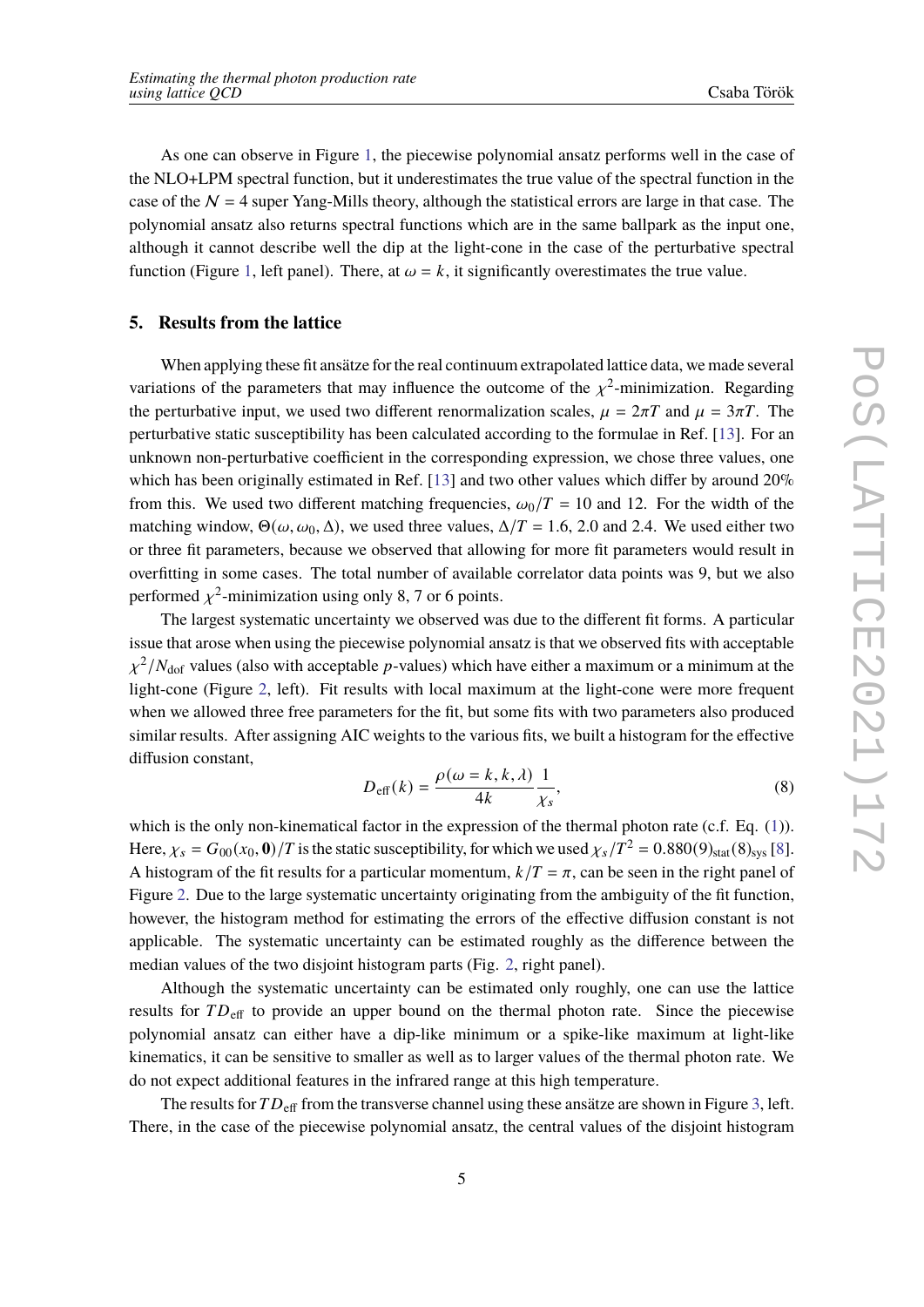<span id="page-5-0"></span>

<span id="page-5-1"></span>**Figure 2:** Left: Representative fit results using the piecewise polynomial ansatz at  $k/T = \pi$ . Right: Histogram of the effective diffusion coefficient based on the AIC weights of the fits.



**Figure 3:** The effective diffusion constant,  $TD_{\text{eff}}$ , obtained using the transverse channel correlator (left) or using the difference of the transverse and longitudinal channels (right). On the right panel, the weak-coupling prediction as well as the result from the  $N = 4$  super Yang-Mills theory are also included.

parts are both illustrated with the dashed green line. The systematic uncertainty illustrated in the right panel of Figure [2](#page-5-0) is the distance of these two curves. An upper bound estimate based on these fit results is included with a dashed black line to guide the eye.

Thus, interpreting our approach to obtain an upper bound estimate on the effective diffusion coefficient, we can compare our results obtained by analyzing the transverse channel to the results obtained from analyzing the difference of the transverse and longitudinal channels, performed earlier by our collaboration [\[8\]](#page-7-6), see Figure [3,](#page-5-1) right. One can observe that the results are compatible with each other and also with the perturbative result, though some of the transverse channel results are larger at  $k/T > \pi$ . It is worth emphasizing that the analysis procedures were different in the two cases. For the analysis of the transverse channel, we performed fits for each different momentum separately and also used the perturbative result for the UV part, while for the T-L channel analysis, the available momenta have been sorted into three groups and simultaneous multiple momentum fits have been performed on these. More details on the T-L channel analysis can be found in Ref. [\[8\]](#page-7-6). Since the analysis of the T-L channel clearly favours  $TD_{\text{eff}}$  to lie below 0.2 at  $k/T \ge 4$ , requiring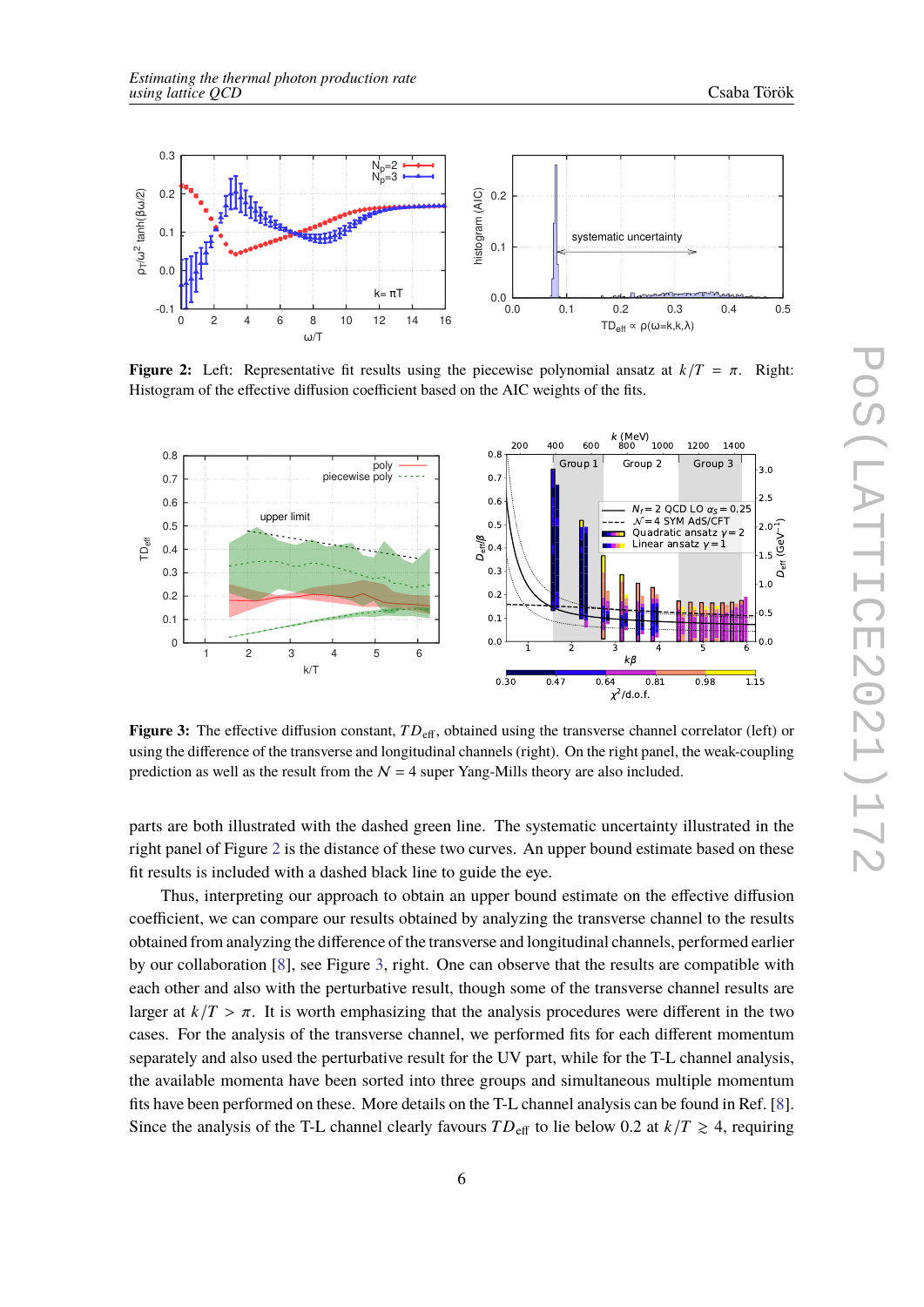consistency of the two analyses suggests that the solutions with a local maximum of the transverse spectral function at the lightcone are disfavoured.

## **6. Conclusions**

A non-perturbative calculation of the thermal photon emission rate may provide valuable input to resolve current discrepancies in direct photon yields observed between various experimental collaborations and between some collaborations and the theoretical prediction. In this work, we presented an estimate for the upper bound of the thermal photon emission rate using  $N_f = 2$  $O(a)$ -improved dynamical Wilson fermions. We used four ensembles at around 1.2  $T_c$  with lattice spacings in the range 0.033...0.066 fm. We performed a simultaneous continuum extrapolation using three discretizations of Euclidean transverse correlators of the isovector vector currents. By utilizing the two-loop thermal perturbative spectral function for the UV regime, we performed fits for the IR part of the spectral function using the spectral decomposition formula. We assumed simple fit ansätze (polynomial and piecewise polynomial) for the infrared spectral function, which performed reasonably well in mock analyses. When analyzing the lattice data, we investigated various sources of systematics that could potentially affect the fit results and found that the largest contribution to the systematics comes from specifying the fit function. A reliable estimate of the systematic errors is hindered by this fact. However, we could estimate an upper bound for the effective diffusion constant or equivalently for the thermal photon emission rate. The obtained fit results are in agreement with a previous lattice determination using a different channel as well as with the weak-coupling predictions.

#### **7. Acknowledgements**

This work was supported by the European Research Council (ERC) under the European Union's Horizon 2020 research and innovation program through Grant Agreement No. 771971-SIMDAMA, as well as by the Deutsche Forschungsgemeinschaft (DFG, German Research Foundation) through the Cluster of Excellence "Precision Physics, Fundamental Interactions and Structure of Matter" (PRISMA+ EXC 2118/1) funded by the DFG within the German Excellence strategy (Project ID 39083149). The work of M.C. is supported by the European Union's Horizon 2020 research and innovation program under the Marie Skłodowska-Curie Grant Agreement No. 843134-multiQCD. T.H. is supported by UK STFC CG ST/P000630/1. The generation of gauge configurations as well as the computation of correlators was performed on the Clover and Himster2 platforms at Helmholtz-Institut Mainz and on Mogon II at Johannes Gutenberg University Mainz. The authors gratefully acknowledge the Gauss Centre for Supercomputing e.V. (www.gauss-centre.eu) for funding project IMAMOM by providing computing time through the John von Neumann Institute for Computing (NIC) on the GCS Supercomputer JUWELS [\[14\]](#page-7-12) at Jülich Supercomputing Centre (JSC). Our programs use the QDP++ library [\[15\]](#page-8-1) and deflated SAP+GCR solver from the openQCD package [\[16\]](#page-8-2). We are grateful to our colleagues in the CLS initiative for sharing the gauge field configurations on which this work is partially based.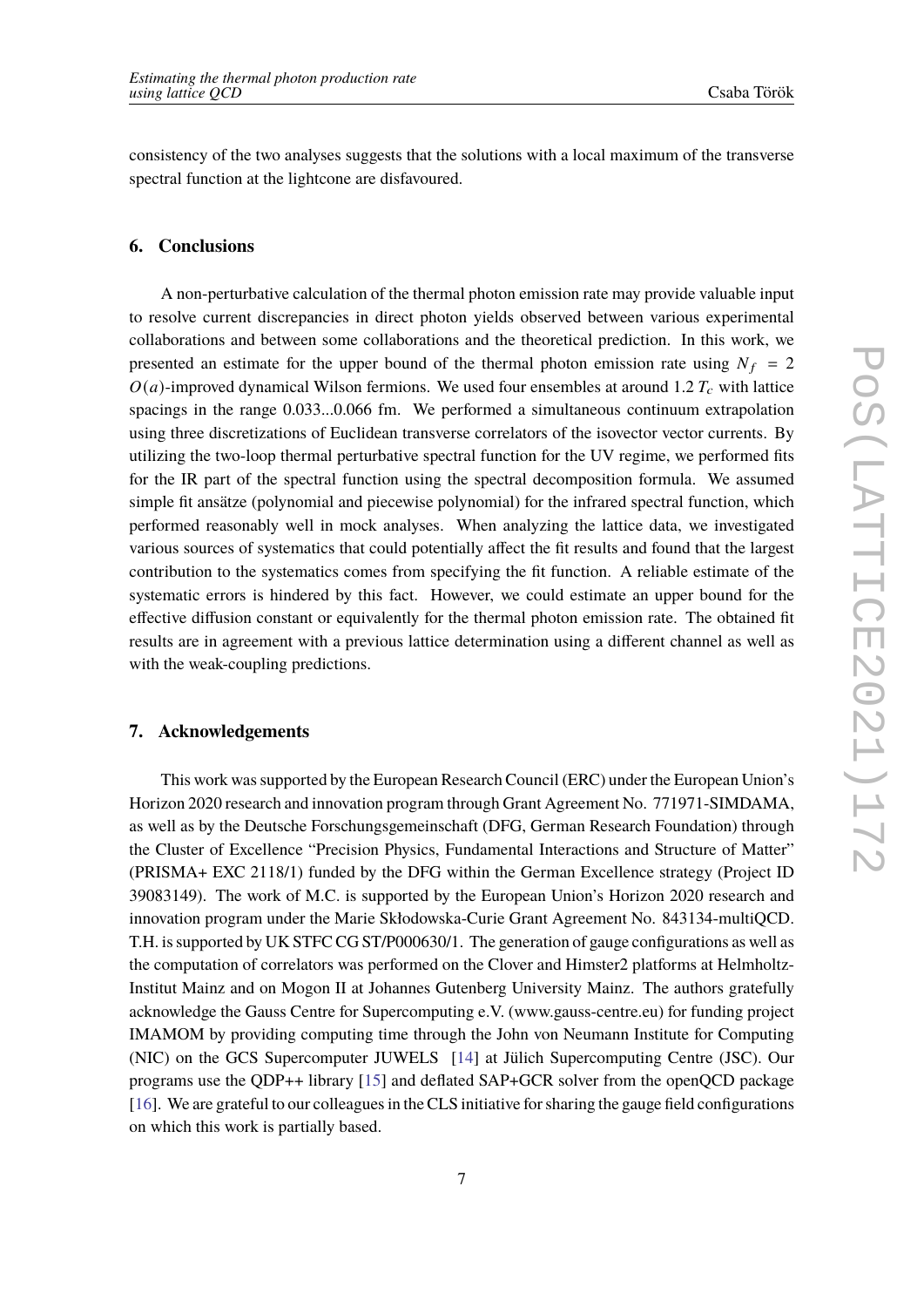#### **References**

- <span id="page-7-0"></span>[1] Gabor David, *Direct real photons in relativistic heavy ion collisions* Rept. Prog. Phys. 83, 4, 046301 (2020) [arXiv:nucl-ex/1907.08893]
- <span id="page-7-1"></span>[2] Gale, Charles and Paquet, Jean-François and Schenke, Björn and Shen, Chun, *Multi-messenger* heavy-ion physics [arXiv:nucl-th/2106.11216]
- <span id="page-7-2"></span>[3] Adare, A. and others, for the PHENIX collaboration, Centrality dependence of low-momentum direct-photon production in Au+Au collisions at  $\sqrt{s_{NN}}$  = 200 GeV Phys. Rev. C 91, 6, 064904 (2015) [arXiv:nucl-ex/1405.3940]
- <span id="page-7-3"></span>[4] Adam, Jaroslav and others, for the ALICE collaboration, *Direct photon production in Pb-Pb*  $\alpha$  collisions at  $\sqrt{s_{NN}}$  = 2.76 TeV Phys. Lett. B 754, 235–248 (2016) [arXiv:nucl-ex/1509.07324]
- <span id="page-7-4"></span>[5] Adamczyk, L. and others, for the STAR collaboration, Direct virtual photon production in Au+Au collisions at  $\sqrt{s_{NN}}$  = 200 GeV Phys. Lett. B 770, 451–458 (2017) [arXiv:nuclex/1607.01447]
- <span id="page-7-5"></span>[6] Brandt, Bastian B. and Francis, Anthony and Harris, Tim and Meyer, Harvey B. and Steinberg, Aman An estimate for the thermal photon rate from lattice QCD EPJ Web Conf. 175, 07044 (2018) [arXiv:hep-lat/1710.07050]
- [7] Brandt, Bastian B. and Cè, Marco and Francis, Anthony and Harris, Tim and Meyer, Harvey B. and Steinberg, Aman and Toniato, Arianna, *Lattice OCD estimate of the quark-gluon plasma* photon emission rate PoS LATTICE2019, 225 (2019) [arXiv:hep-lat/1912.00292]
- <span id="page-7-6"></span>[8] Cè, Marco and Harris, Tim and Meyer, Harvey B. and Steinberg, Aman and Toniato, Arianna, Rate of photon production in the quark-gluon plasma from lattice QCD Phys. Rev. D 102, 9, 091501 (2020) [arXiv:hep-lat/2001.03368]
- <span id="page-7-7"></span>[9] Ghiglieri, J. and Kaczmarek, O. and Laine, M. and Meyer, F., Lattice constraints on the thermal photon rate Phys. Rev. D 94, 1, 016005 (2016) [arXiv:hep-lat/1604.07544]
- <span id="page-7-8"></span>[10] Jackson, G., Two-loop thermal spectral functions with general kinematics Phys. Rev. D 100, 11, 116019 (2019) [arXiv:hep-ph/1910.07552]
- <span id="page-7-9"></span>[11] Jackson, G. and Laine, M., Testing thermal photon and dilepton rates JHEP 11, 144 (2019) [arXiv:hep-ph/1910.09567]
- <span id="page-7-10"></span>[12] Ghisoiu, I. and Laine, M., Interpolation of hard and soft dilepton rates JHEP 10, 083 (2014) [arXiv:hep-ph/1407.7955]
- <span id="page-7-11"></span>[13] Vuorinen, A., Quark number susceptibilities of hot QCD up to  $g^{**}6$  ln  $g$  Phys. Rev. D 67, 074032 (2003) [arXiv:hep-ph/0212283]
- <span id="page-7-12"></span>[14] Jülich Supercomputing Centre, JUWELS: Modular Tier-0/1 Supercomputer at the Jülich Supercomputing Centre Journal of large-scale research facilities 5, no. A135 (2019)